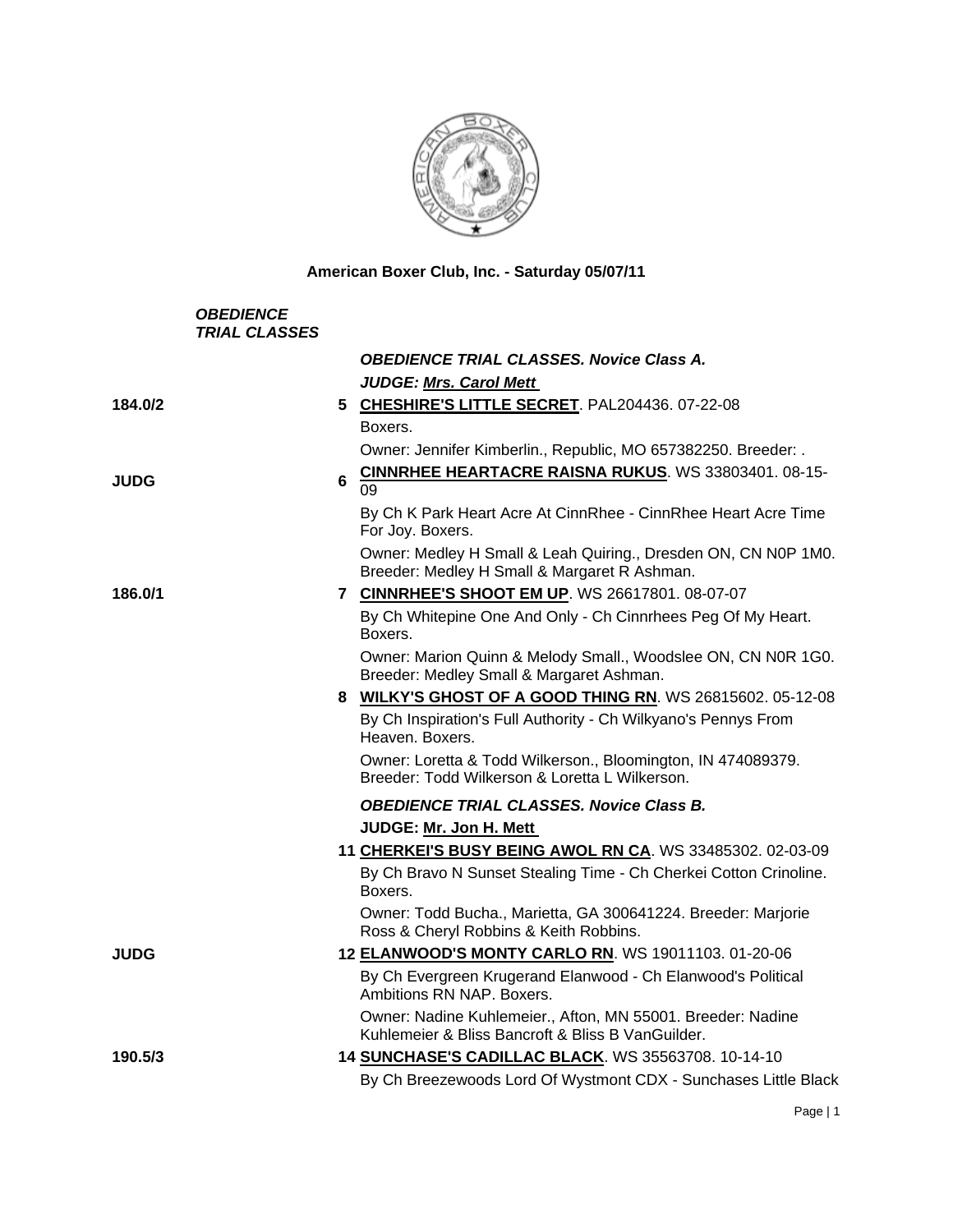|             | Dress UDX OM1 RA AXJ OA. Boxers.                                                                                                       |
|-------------|----------------------------------------------------------------------------------------------------------------------------------------|
|             | Owner: Tracy L Hendrickson & Rhoda Briouillette., Broken Arrow, OK<br>740129426. Breeder: Tracy Hendrickson.                           |
|             | 15 LEMKO'S SHOOTIN' STAR AT ROCKET BN RN AX OAJ. WS                                                                                    |
| 192.0/1     | 25569907.02-20-08                                                                                                                      |
|             | By Twinkle Star V. Eurozone - Ch Lemko's Rising Sun. Boxers.                                                                           |
|             | Owner: Kerry Rodgers., Georgetown, TX 786339342. Breeder:<br>Jessica Kozel.                                                            |
|             | (Terri Galle, Agent).                                                                                                                  |
| A           | 16 CH ZEPHYR & LEMKO'S TURN BACK TIME. WS 15665701. 10-26-<br>07                                                                       |
|             | By Ch Golden Haze's Tuxedo - Tahiti Sunrise. Boxers.                                                                                   |
|             | Owner: Sharon Simpson & Jerry & Linda Huffman & Susan Blue.,<br>Ruther Glen, VA 225462045. Breeder: Sharon Simpson & Jessica<br>Kozel. |
| A           | 17 CH BEACON'S PHOENIX RISING CD RE. WS 08195304. 04-09-04                                                                             |
|             | By Ch Mi-T's Double Stuff - Rutherford's Trudy. Boxers.                                                                                |
|             | Owner: Sharon Kang & Kim Rutherford., Fairfield, TX 75840.<br>Breeder: Kim Rutherford & Sharon Kang.                                   |
| 180.0       | 18 CH FIRESTAR'S INDIAN RHAPSODY RN. WS 16031303. 11-26-05                                                                             |
|             | By Ch Turo's Overture - Ch Firestar's Indian Summer CD RN.<br>Boxers.                                                                  |
|             | Owner: Sandra J Johnson & Diane E Boyle., Lemont, IL 604394633.<br>Breeder: Sandra J Johnson & Diane E Boyle.                          |
| 178.5       | 19 BRUSH HILL'S BUSY IZZY RN NF OA AXJ. WS 28818309. 01-01-<br>09                                                                      |
|             | By Ch Adellins Simply Nantess - Ch Brush Hills All Riled Up CDX RN.<br>Boxers.                                                         |
|             | Owner: Allison Vicuna., East Granby, CT 060269546. Breeder: Ellen<br>Bradley & Jane Tulley.                                            |
| <b>JUDG</b> | 20 SUNCHASE'S SIMPLY SPECIAL NEVA RN. WS 28777103. 12-03-                                                                              |
|             | By Ch KG Halcyon Fire King - Sunchase Simply Eclipsed. Boxers.                                                                         |
|             | Owner: Brenda Staley., Monrovia, IN 46157. Breeder: Rhoda<br>Goselin.                                                                  |
| 191.5/2     | 21 CARLYN OAKS MIDNIGHT CHARM RA OA OAJ. WS 28415702.<br>$10-01-08$                                                                    |
|             | By Ch Heart Acres Stingray Of Cinnrhee - Ch Heartacres Charisma<br>Of Cinnrhee. Boxers.                                                |
|             | Owner: Ellen Gruber., Niles, MI 491208732. Breeder: Carol L<br>Herman.                                                                 |
| <b>JUDG</b> | 22 CH FIRESTAR'S INDIAN WARRIOR. WS 23151705. 08-14-07                                                                                 |
|             | By Ch Garnsey's High Tide - Ch Firestar's Indian Summer CD RN.<br>Boxers.                                                              |
|             | Owner: Sandra J Johnson & Diane E Boyle., Lemont, IL 604394633.<br>Breeder: Sandra J Johnson & Diane E Boyle.                          |
| <b>JUDG</b> | 23 CH SCHOENTAL'S THOMAS. WS 30228801. 04-08-09                                                                                        |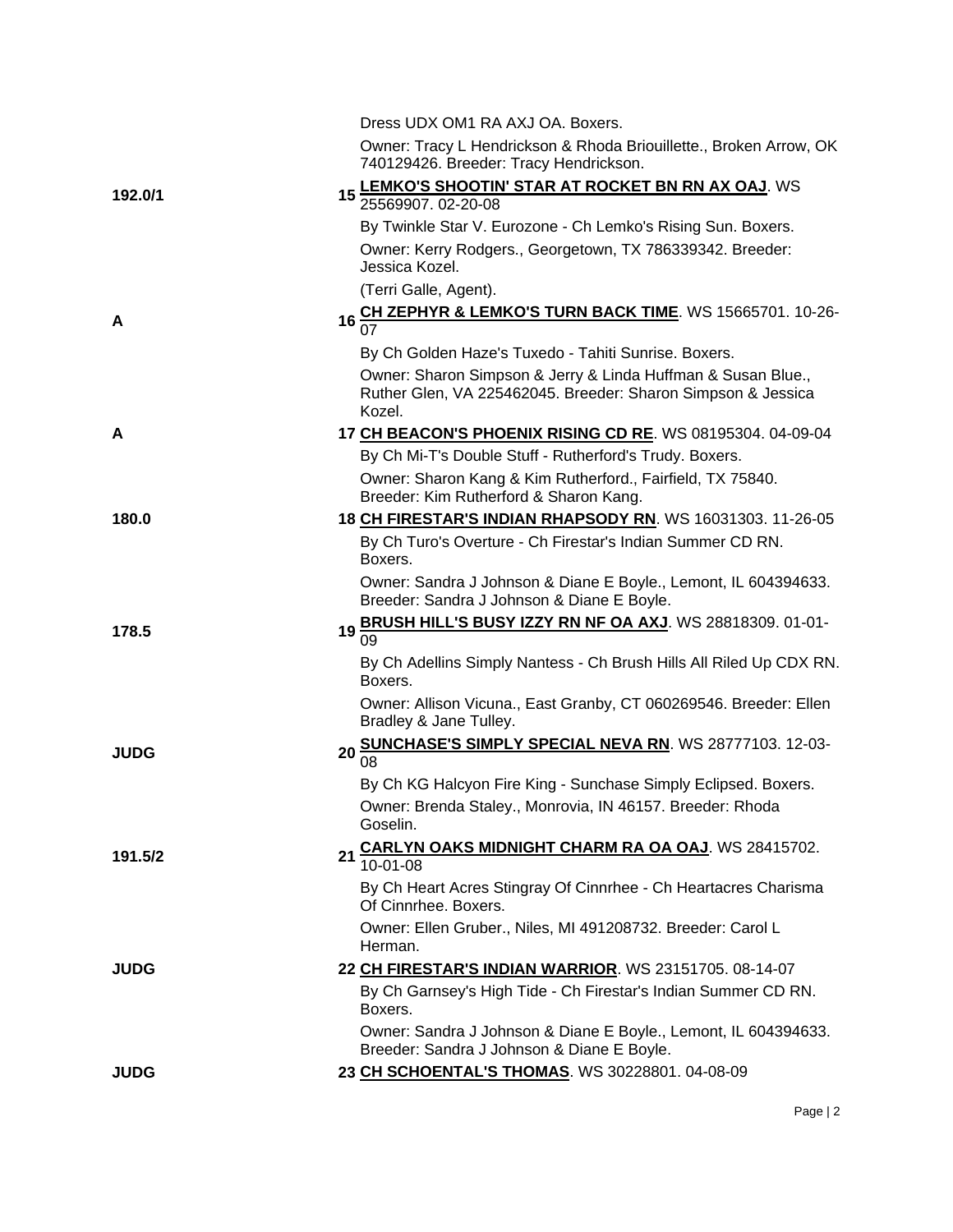|         | By Ch CWMHAF Maestro - Ch Schoental's Fraulein Viktoria. Boxers.                                                                                           |
|---------|------------------------------------------------------------------------------------------------------------------------------------------------------------|
|         | Owner: Barbara R & Robert L Compton Jr & Gyleen X Fitzgerald.,<br>Street, MD 211541124. Breeder: Barbara R & Robert L Compton Jr &<br>Gyleen X Fitzgerald. |
|         | (Marylou Hatfield, Agent).                                                                                                                                 |
| 179.5   | 24 BENCHMARK'S BLACK MAGIC RA NAJ. WS 13163302. 05-09-05                                                                                                   |
|         | By Ch Kami-Ko N' Kini Woodview Lariat - Benchmarks Aurora Star.<br>Boxers.                                                                                 |
|         | Owner: Brenda Staley., Monrovia, IN 46157. Breeder: Ellen Ellerman<br>& Brenda Staley.                                                                     |
| 190.0/4 | 25 SUNCHASE'S RUNNING THE RED CD. WS 35563706. 10-14-10                                                                                                    |
|         | By Ch Breezewood's Lord Of Wystmont CDX - Sunchase's Little<br>Black Dress UDX OM1 AXJ OA RA. Boxers.                                                      |
|         | Owner: Tracy L Hendrickson & Rhoda Brouillette., Broken Arrow, OK<br>740129426. Breeder: Tracy Hendrickson.                                                |
| 189.0   | 26 JEAMAR'S MAKIN' MISCHIEF. WS 24618503. 12-29-07                                                                                                         |
|         | By Ch Aracrest Rewynd Holly Lane - Ch Hi-Tech's Genesis Of<br>Jeamar. Boxers.                                                                              |
|         | Owner: Mary Lou Carroll & Jean H Mattheiss., Ellicott City, MD<br>210424826. Breeder: Mary Lou Carroll & Jean H Mattheiss.                                 |
|         | 27 STALEY'S BRIAN BOZWORTH RN. PAL203128. 01-27-08                                                                                                         |
|         | Boxers.                                                                                                                                                    |
|         | Owner: Charles Staley & Brenda Staley., Monrovia, IN 46157.<br>Breeder: .                                                                                  |
|         | OBEDIENCE TRIAL CLASSES. Open Class A.                                                                                                                     |
|         | JUDGE: Mr. Jon H. Mett                                                                                                                                     |
|         | 28 CH REGAL HITECH PICASSO OF DARVICK CD RN. WS<br>05062602.07-13-03                                                                                       |
|         | By Ch Hi-Tech Johnny J Of Boxerton - Ch Darvicks Dreams Never<br>Cease. Boxers.                                                                            |
|         | Owner: Korinne Vanderpool & Darlene Vickers., Frisco, TX 75035.<br>Breeder: K Vanderpool & D Vickers & T Truesdale.                                        |
|         | 30 CINNRHEE MISTRAL DE PROVENCE. WS 13754505. 07-17-05                                                                                                     |
|         | By Cinnrhee's He Shoots He Scores - Tess. Boxers.                                                                                                          |
|         | Owner: Leah Quiring., Dresden ON, CN N0P 1M0. Breeder: Techy<br>Rodriguez-Doyle.                                                                           |
|         | <b>MISS SYDNEY PEARL HALL CD RAE NA OAJ NF. WS 13121402.</b><br>31<br>02-26-05                                                                             |
|         | By Sir Syruss The Virus - Miss Sable Baby. Boxers.                                                                                                         |
|         | Owner: Debora Hall & Randall Hall., Louisville, KY 402226645.<br>Breeder: Jason Kidwell.                                                                   |
|         | CH PEPRHL WILL YOU DANCE MARBO CD RE AX AXJ OF. WS<br>32<br>14144601.08-01-05                                                                              |
|         | By Ch Wesan's Zachariah - Ch Marbo's Much Desire Santi Me.<br>Boxers.                                                                                      |
|         | Owner: Sue Ann Thompson., North Liberty, IA 52317. Breeder: Sue<br>Ann Thompson & Robert Fosnow.                                                           |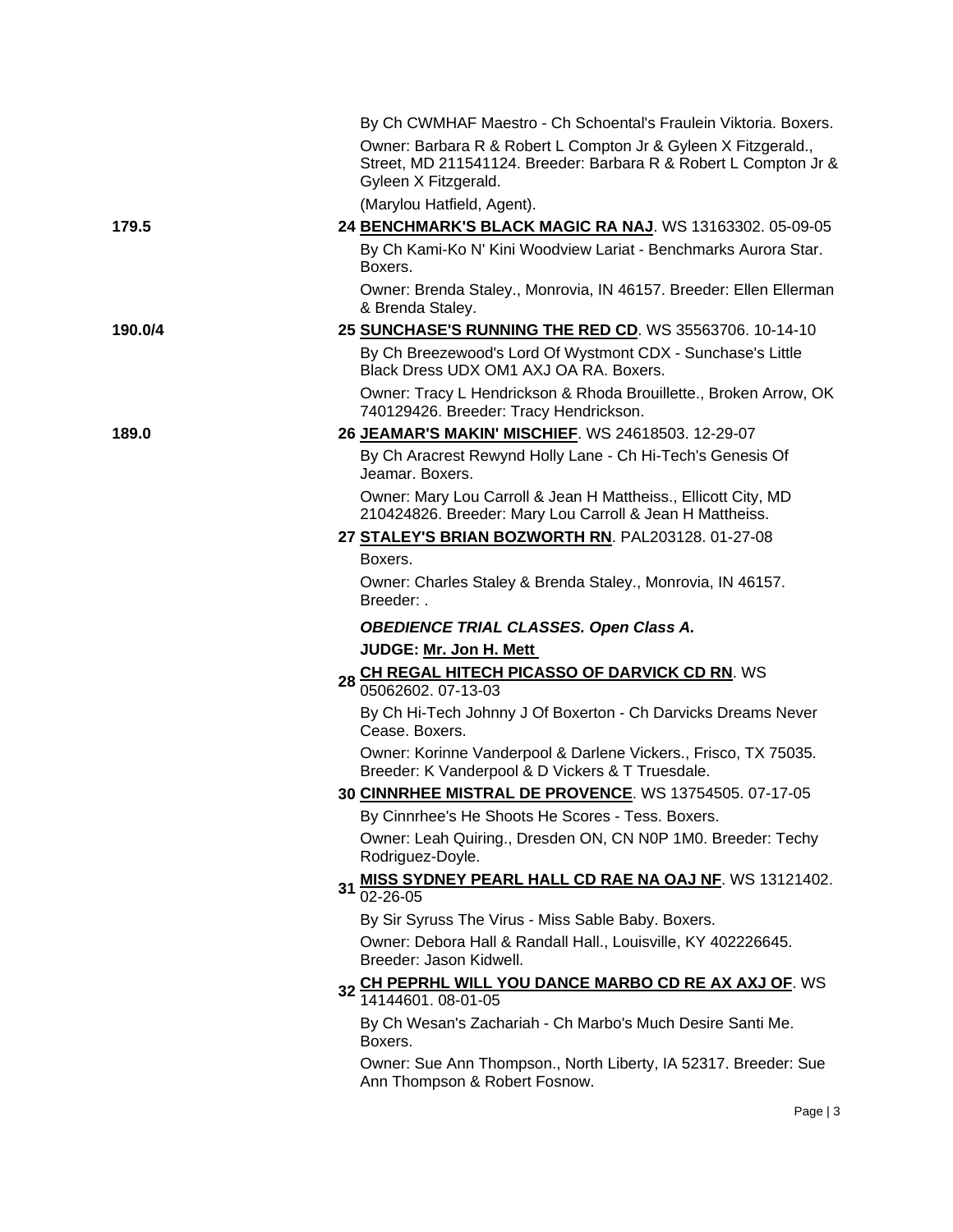|         | 33 CINNRHEE CHOCOLAT MARSEILLAIS CD RE NA AXJ. WS<br>13754506. 07-17-05                                                                      |
|---------|----------------------------------------------------------------------------------------------------------------------------------------------|
|         | By Cinnrhee He Shoots He Scores - Tess. Boxers.                                                                                              |
|         | Owner: Ellen Gruber., Niles, MI 49120. Breeder: Techy Rodriguez-                                                                             |
|         | Doyle.                                                                                                                                       |
| A       | 17 CH BEACON'S PHOENIX RISING CD RE. WS 08195304. 04-09-04                                                                                   |
|         | By Ch Mi-T's Double Stuff - Rutherford's Trudy. Boxers.                                                                                      |
|         | Owner: Sharon Kang & Kim Rutherford., Fairfield, TX 75840.<br>Breeder: Kim Rutherford & Sharon Kang.                                         |
| 176.5/1 | SHIRA'S KAHLUA SHE'S SO FREAKIN CUTE CD GN RE NA NAJ.<br>WS 23774602. 11-03-07                                                               |
|         | By Can-Cia's Hard Day's Night - Remy Leadoo RN. Boxers.                                                                                      |
|         | Owner: Erin & Tom Rezmer., Lombard, IL 601483050. Breeder: Kim<br>Northcutt & Rose Northcutt.                                                |
|         | 35 CH BREHO NO HOLDING BACK CD RA. WS 20651501. 02-03-07                                                                                     |
|         | By Ch Encore's Crimson Tide - Ch Breho I Bee Jam'n At Keepsake.<br>Boxers.                                                                   |
|         | Owner: Robin Vaughn & Brenda Stuckey & Theresa Galle., West<br>Fork, AR 72774. Breeder: Brenda Stuckey & CJ Middlebrooks &<br>Theresa Galle. |
|         | <b>OBEDIENCE TRIAL CLASSES. Open Class B.</b>                                                                                                |
|         | <b>JUDGE: Mrs. Carol Mett</b>                                                                                                                |
|         | 36 TEALCREST'S HALF A SIXPENCE UDX RN MX MXJ. WS<br>13710702. 05-20-05                                                                       |
|         | By Ch Masues Out Of Luck - Ch Tealcrest's Pennys From Heaven<br>CDX RA MX MXJ. Boxers.                                                       |
|         | Owner: Mary Nee., Fairview Heights, IL 622083521. Breeder: Jill<br>Hootman.                                                                  |
| 191.0/3 | 37 BRUSH HILL & LL'S HITECH HOTTOPIC UD VER OA OAJ RN.<br>WS 09334004. 07-09-04                                                              |
|         | By Ch Hi-Tech's Arbitrage - Ch Brush Hill & LL's Star Spangled.<br>Boxers.                                                                   |
|         | Owner: Jane Tully & Ellen Bradley & Lenny Lefman., Canton, MA<br>020213540. Breeder: Ellen Bradley & Lenny Lefman.                           |
|         | 38 SUNCHASE'S VANITY FLAIR UDX3 OM4. WS 09410703. 07-24-04                                                                                   |
|         | By Ch Sunchase's Zero To Hero UDX - Simply Cody Two. Boxers.                                                                                 |
|         | Owner: Susan M Naffziger., Albany, IN 47320. Breeder: Rhoda<br>Goselin.                                                                      |
| 190.5/4 | 40 DORADO'S RES INTEGRA CDX RA. WR 06833002. 11-18-01                                                                                        |
|         | By Ch Mephisto's Law And Order - Ch Dorado's Win A Dream.<br>Boxers.                                                                         |
|         | Owner: Joanne M Klauer., Calgary AB, CN T3G 5Z5. Breeder: Karen<br>Knox.                                                                     |
|         | CH BRUSH HILL'S ALL RILED UP RN CDX. WS 17938002. 06-23-<br>41                                                                               |
|         |                                                                                                                                              |
|         | By Ch Halcyon I Rest My Case - Brush Hill's Hanky Panky. Boxers.                                                                             |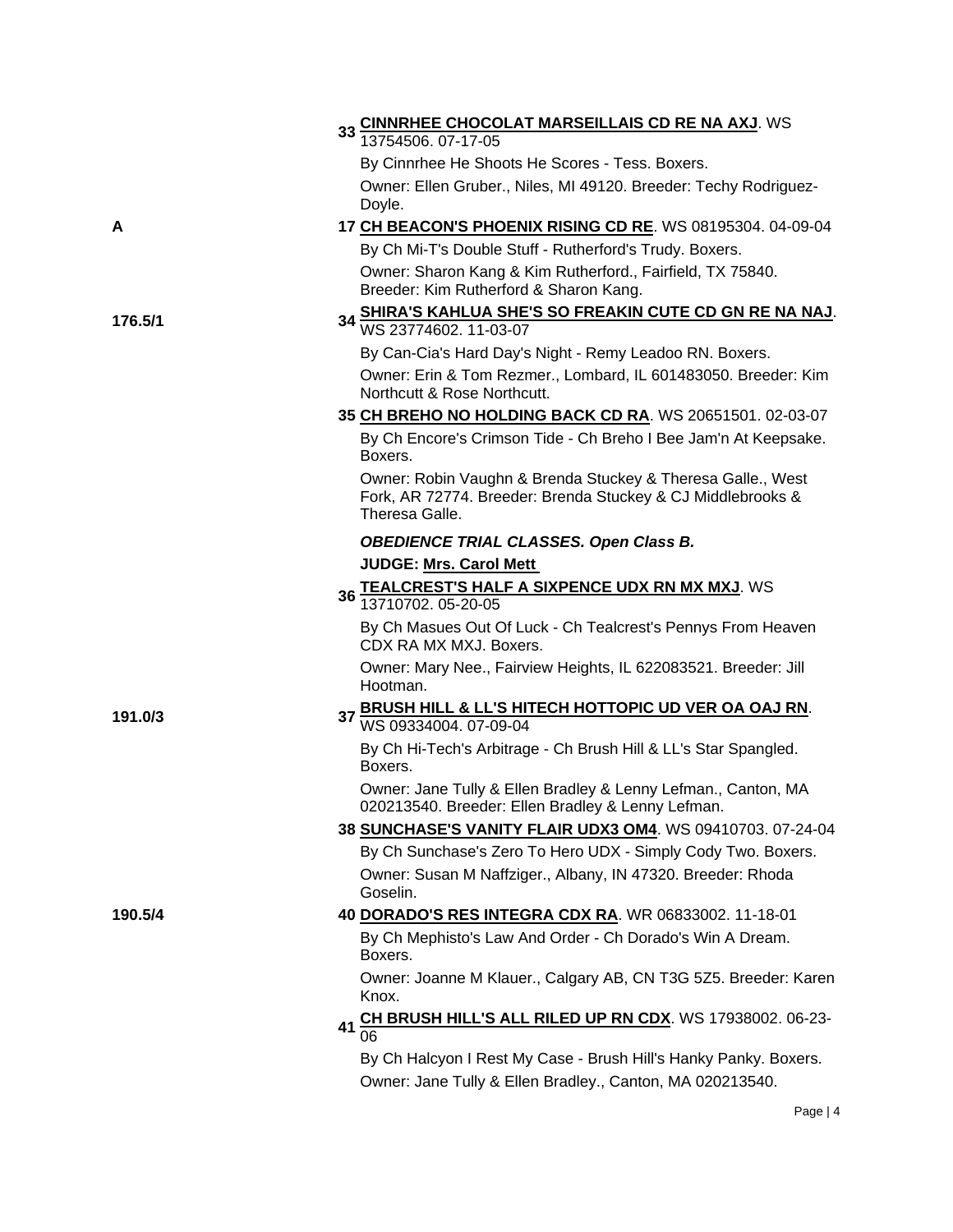Breeder: Ellen Bradley & Gary Stein.

Breeder: Korinne & Evan Vanderpool.

## **<sup>42</sup> [ANJA VON WALDSTADT CDX RA MX MXJ NF](http://canis.infodog.com/files/bdogrsl1.prg;makc=WS_20480303;mdog=Anja_von_Waldstadt_CDX_RA_MX_MXJ_NF;wins=all)**. WS 20480303. 01- 04-07

By Arames vom Messingsberg - Josephine von Bachbett VCD2 UD RE MX MXJ. Boxers.

Owner: Renee Williams., Beloit, WI 535113838. Breeder: Renee Williams.

## **44 [BACH'S FIRE DANCE CDX RE OA OAJ](http://canis.infodog.com/files/bdogrsl1.prg;makc=WS_08097503;mdog=Bach_s_Fire_Dance_CDX_RE_OA_OAJ;wins=all)**. WS 08097503. 03-18-04 By Ch Jacquet's Black Centuron - Bach's Waltzing Maltilda. Boxers. Owner: Joan Kenney & Christine Bachmann., Wallingford, CT 06492. Breeder: Christine Bachmann.

# **<sup>45</sup> [SUNCHASE'S LIGHTNING STRIKES TWICE UD NA NAJ](http://canis.infodog.com/files/bdogrsl1.prg;makc=WS--28777107;mdog=Sunchase_s_Lightning_Strikes_Twice_UD_NA_NAJ;wins=all)**. WS-- 28777107. 12-03-08

By Ch KG Halcyon Fire King - Simply Eclipsed RN. Boxers.

Owner: Tracy L Hendrickson & Rhoda Brouillette., Broken Arrow, OK 740129426. Breeder: Rhoda Brouillette.

By Ch Regal Hitech Picasso Of Darvick CD - Ch Regal's Hearts Afire.

Owner: Peggy McConnell & Korinne Vanderpool., Dallas, TX 75220.

**196.5/1/H <sup>46</sup> [CH OTCH REGAL'S HEREEE'S JOHNNY UDX](http://canis.infodog.com/files/bdogrsl1.prg;makc=WS_11731203;mdog=Ch_OTCH_Regal_s_Hereee_s_Johnny_UDX;wins=all)**. WS 11731203. 01- 06-05

## **192.5/2/HC 47 [SUNCHASE'S THE NEW BLACK UD NAJ RN](http://canis.infodog.com/files/bdogrsl1.prg;makc=WS_20398502;mdog=Sunchase_s_The_New_Black_UD_NAJ_RN;wins=all)**. WS 20398502. 01-09-07

By Ch Sunchase's Zero To Hero UDX MX MXJ RA - Simply Cher. Boxers.

Owner: Tracy L Hendrickson & Rhoda Brouillette., Broken Arrow, OK 74012. Breeder: Rhoda Brouillette.

# **<sup>48</sup> [SUNCHASE'S CAN CAN CAN CAN CDX NA NAJ](http://canis.infodog.com/files/bdogrsl1.prg;makc=WS--28777101;mdog=Sunchase_s_Can_Can_Can_Can_CDX_NA_NAJ;wins=all)**. WS--28777101. 12-03-08

By Ch KG Halcyon Fire King - Simply Eclipsed RN. Boxers.

Owner: Tracy L Hendrickson & Rhoda Brouilette., Broken Arrow, OK 740129426. Breeder: Rhoda Brouillette.

## *OBEDIENCE TRIAL CLASSES. Utility Class A.*

## **JUDGE: [Mrs. Carol Mett](http://www.infodog.com/judges/7536/juddat.htm)**

Boxers.

## **49 [MOJO'S BUTCH CDX NAP NJP](http://canis.infodog.com/files/bdogrsl1.prg;makc=WS_04726203;mdog=Mojo_s_Butch_CDX_NAP_NJP;wins=all)**. WS 04726203. 07-09-03

By Mojo Amadeus Gilmour - Prissy Gilmour. Boxers.

Owner: Meagan Hamblen., Timberlake, NC 275838519. Breeder: Jason Gilmour & Angelique Gilmour.

#### **<sup>50</sup> [WILMOR'S SMART COOKIE CDX RA OF MX MXJ](http://canis.infodog.com/files/bdogrsl1.prg;makc=WS_22733906;mdog=Wilmor_s_Smart_Cookie_CDX_RA_OF_MX_MXJ;wins=all)**. WS 22733906. 06-07-07

By Ch Shadow's Nairobi - Ch Wilmor's Second Hand Rose KanTo. Boxers.

Owner: Allison Vicuna., East Granby, CT 060269546. Breeder: Jane Wilkinson & Kathy Frohock.

*OBEDIENCE TRIAL CLASSES. Utility Class B.* **JUDGE: [Mr. Jon H. Mett](http://www.infodog.com/judges/4659/juddat.htm)**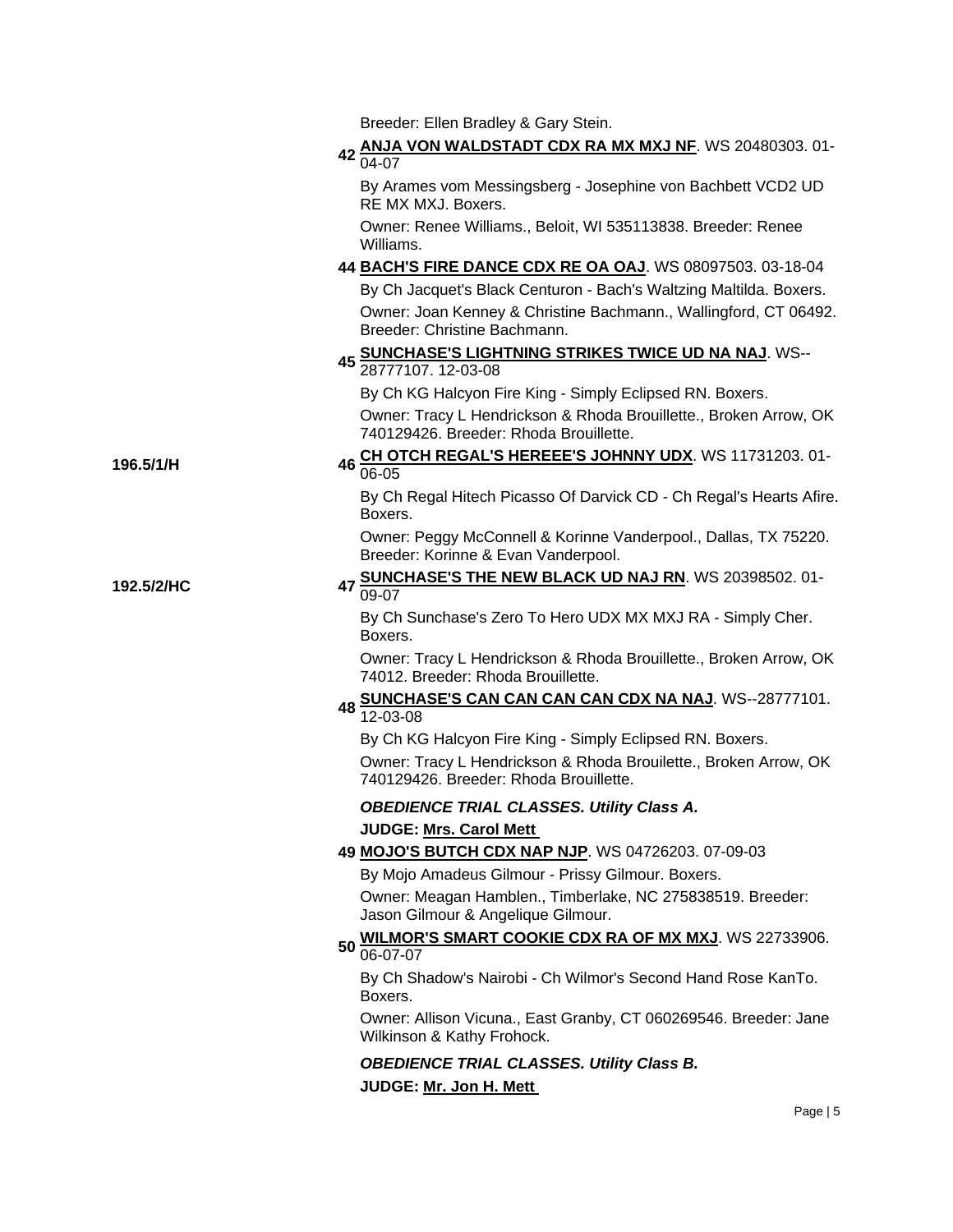|             | TEALCREST'S HALF A SIXPENCE UDX RN MX MXJ. WS<br>13710702, 05-20-05<br>36 <sub>1</sub>                     |
|-------------|------------------------------------------------------------------------------------------------------------|
|             | By Ch Masues Out Of Luck - Ch Tealcrest's Pennys From Heaven<br>CDX RA MX MXJ. Boxers.                     |
|             | Owner: Mary Nee., Fairview Heights, IL 622083521. Breeder: Jill<br>Hootman.                                |
| 192.5/1     | 38 SUNCHASE'S VANITY FLAIR UDX3 OM4. WS 09410703. 07-24-04                                                 |
|             | By Ch Sunchase's Zero To Hero UDX - Simply Cody Two. Boxers.                                               |
|             | Owner: Susan M Naffziger., Albany, IN 47320. Breeder: Rhoda<br>Goselin.                                    |
| <b>JUDG</b> | <b>SEMPER FI STEALING HOME CDX RE NA NAJ NAP NJP. WS</b><br>52<br>01295804, 07-17-02                       |
|             | By Ch Southgate's Judgement Day CD AX AXJ - Semper Fi Bryan's<br>Song. Boxers.                             |
|             | Owner: Dena M Hudson & Claudia Clifton., Marietta, GA 30062.<br>Breeder: Claudia & Mike Clifton.           |
| 185.5/2     | 45 SUNCHASE'S LIGHTNING STRIKES TWICE UD NA NAJ. WS--<br>28777107. 12-03-08                                |
|             | By Ch KG Halcyon Fire King - Simply Eclipsed RN. Boxers.                                                   |
|             | Owner: Tracy L Hendrickson & Rhoda Brouillette., Broken Arrow, OK                                          |
|             | 740129426. Breeder: Rhoda Brouillette.                                                                     |
|             | 46 CH OTCH REGAL'S HEREEE'S JOHNNY UDX. WS 11731203. 01-<br>06-05                                          |
|             | By Ch Regal Hitech Picasso Of Darvick CD - Ch Regal's Hearts Afire.<br>Boxers.                             |
|             | Owner: Peggy McConnell & Korinne Vanderpool., Dallas, TX 75220.<br>Breeder: Korinne & Evan Vanderpool.     |
| 180.0/3     | 47 SUNCHASE'S THE NEW BLACK UD NAJ RN. WS 20398502. 01-<br>09-07                                           |
|             | By Ch Sunchase's Zero To Hero UDX MX MXJ RA - Simply Cher.<br>Boxers.                                      |
|             | Owner: Tracy L Hendrickson & Rhoda Brouillette., Broken Arrow, OK<br>74012. Breeder: Rhoda Brouillette.    |
|             | 48 SUNCHASE'S CAN CAN CAN CAN CDX NA NAJ. WS--28777101.<br>$\overline{1}$ 2-03-08                          |
|             | By Ch KG Halcyon Fire King - Simply Eclipsed RN. Boxers.                                                   |
|             | Owner: Tracy L Hendrickson & Rhoda Brouilette., Broken Arrow, OK<br>740129426. Breeder: Rhoda Brouillette. |
|             | <b>OBEDIENCE TRIAL CLASSES. Beginner Novice Class A.</b>                                                   |
|             | JUDGE: Mr. Jon H. Mett                                                                                     |
| 188.5/2     | <b>CARMONDENE ALIADIERE VIA ABYTHORN RN. WS26756502.</b><br>9<br>01-26-08                                  |
|             | By Abythorn Dijon - Taranut Loggin On To Carmondene. Boxers.                                               |
|             | Owner: Kimberly Peterman & Kti Jensen., Columbia, MO 652024318.<br>Breeder: Carol Moncur-Drysdale.         |
| 189.0/1     | 53 MCCOY'S HEARTFELT AMIE. PAL254412. 03-08-07                                                             |
|             | By Ch McCoy's Hide Your Hearts - McCoy's Farther Along. Boxers.                                            |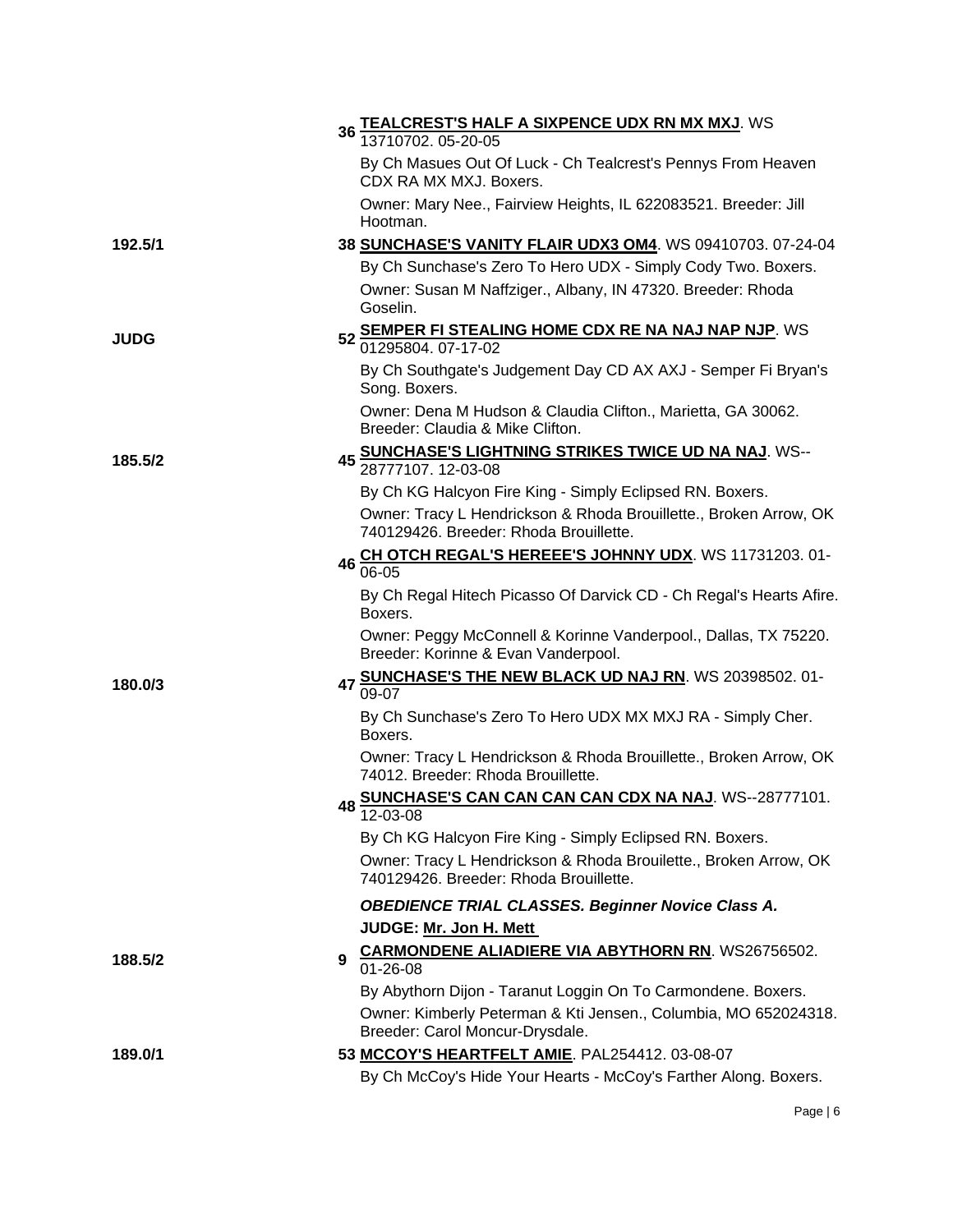|         | Owner: Wendy Gram., Robinson, IL 62454. Breeder: Larry McCoy.                                                    |
|---------|------------------------------------------------------------------------------------------------------------------|
|         | <b>OBEDIENCE TRIAL CLASSES. Beginner Novice Class B.</b>                                                         |
|         | JUDGE: Mr. Jon H. Mett                                                                                           |
| 192.0   | 12 ELANWOOD'S MONTY CARLO RN. WS 19011103. 01-20-06                                                              |
|         | By Ch Evergreen Krugerand Elanwood - Ch Elanwood's Political<br>Ambitions RN NAP. Boxers.                        |
|         | Owner: Nadine Kuhlemeier., Afton, MN 55001. Breeder: Nadine<br>Kuhlemeier & Bliss Bancroft & Bliss B VanGuilder. |
| 195.5   | 21 CARLYN OAKS MIDNIGHT CHARM RA OA OAJ. WS 28415702.<br>$10 - 01 - 08$                                          |
|         | By Ch Heart Acres Stingray Of Cinnrhee - Ch Heartacres Charisma<br>Of Cinnrhee. Boxers.                          |
|         | Owner: Ellen Gruber., Niles, MI 491208732. Breeder: Carol L<br>Herman.                                           |
| 193.0   | 56 CYNTECH'S VIVA LA VITA INTEGRA. WL 292758CAN. 05-02-09                                                        |
|         | By Ch Summer's Blackjack Of Shadigee - Country Time's Black<br>Pearl. Boxers.                                    |
|         | Owner: Joanne M Klauer., Calgary AB, CN T3G 5Z5. Breeder: Cindy<br>Thomas.                                       |
| 184.5   | 57 DAJEN JASMIN ELEGANT DREAM AT LUSTIG. WS 32120103.                                                            |
|         | By Ch Haberl's Heartacre's U Got It - Ch Dajen'N'Nicklebrooke Deep<br>Roots. Boxers.                             |
|         | Owner: Stephen & Mary Quinn., Dade City, FL 335250805. Breeder:<br>Jennifer Bittner.                             |
| 193.0/4 | 58 VICTORY TYME TO CHYME. WS 29858802. 04-09-09                                                                  |
|         | By Illyrian's Trilogy - Burlwood's Drive'N To Victory. Boxers.                                                   |
|         | Owner: Julie Cizek., West Des Moines, IA 502653721. Breeder:<br>Kathryn V Hulstein & Savanna Hartwig.            |
| A       | 59 DAJEN JASMIN ELEGANT DREAM. WS--32120103. 11-18-09                                                            |
|         | By Ch Haberl's Heartacre's U Got It CD RN - Ch<br>Dajen'N'Nicklebrooke Deep Roots. Boxers.                       |
|         | Owner: Stephen & Mary Quinn., Dade City, FL 33525. Breeder:<br>Jennifer Bittner.                                 |
|         | 60 SUNCHASE'S LITTLE PINK RIBBON. WS 35563707. 10-14-10                                                          |
|         | By Ch Breezewood's Lord Of Wystmont CDX - Sunchase's Little<br>Black Dress UDX AXJ OA RA OM1, Boxers.            |
|         | Owner: Tracy L Hendrickson & Rhoda Brovillete., Broken Arrow, OK<br>740129426. Breeder: Tracy Hendrickson.       |
| 189.0   | 61 CH PEPRHL'S DANCE FEVER. WS 30844202. 06-29-09                                                                |
|         | By Ch Regal's Heeere's Johnny UDX RN - Ch Peprhl Will You Dance<br>Marbo CD RE AX AXJ OF. Boxers.                |
|         | Owner: Sue Ann Thompson., North Liberty, IA 523179540. Breeder:<br>Sue Ann Thompson.                             |
| 194.5/2 | <b>WOODVIEW'S ROPIN AT BENCHMARK RE. WS 11324603. 11-21-</b><br>62<br>$\overline{04}$                            |
|         | By Ch Kami-Ko N' Kini Woodview Lariat - Semper Fi Unexpected                                                     |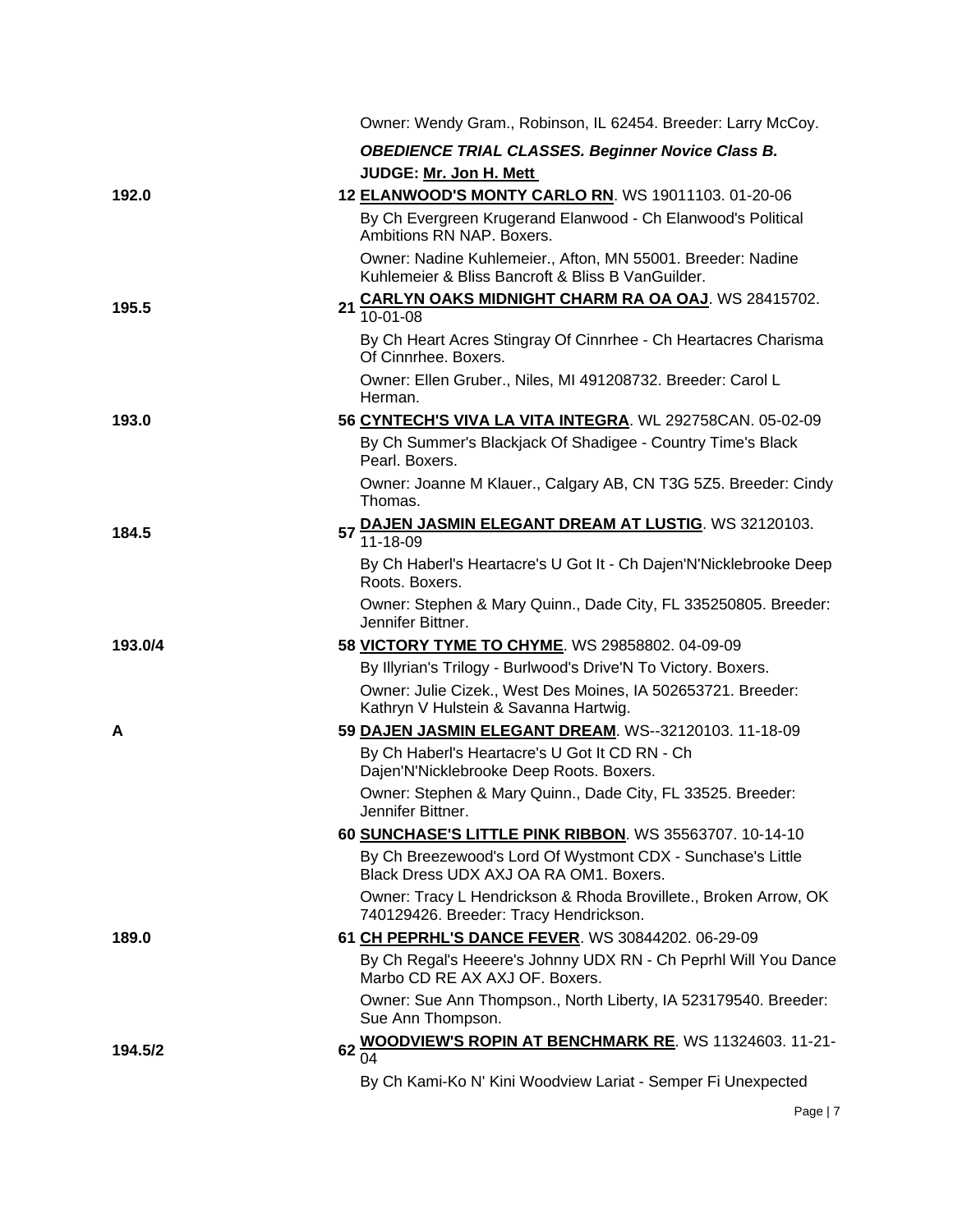Journey. Boxers.

Owner: Ellen Ellerman & Molly Bachman., Greencastle, IN 46135. Breeder: Molly Bachman.

|         | 63 PEPRHL LIFE'S A DANCE WITH DEBLYN RN. WS 30844201. 06-<br>29-09                                      |
|---------|---------------------------------------------------------------------------------------------------------|
|         | By Ch OTCH Regal's Heeere's Johnny UD RN - Ch Peprhl Will You<br>Dance Marbo CD RE AX AXJ OF. Boxers.   |
|         | Owner: Debra Owens & Caitlyn Owens & Sue Ann Thompson.,<br>Luther, IA 50152. Breeder: Sue Ann Thompson. |
|         | (Tess Savage, Agent).                                                                                   |
|         | 64 LUSTIG CHLOE'S LUCKY DAY. ILP160633. 05-01-07                                                        |
|         | Boxers.                                                                                                 |
|         | Owner: Stephen & Mary Quinn., Dade City, FL 335250805. Breeder: .                                       |
| 194.5/3 | 65 TEALCREST'S HELLFIGHTER. WS 32322504. 10-27-09                                                       |
|         | By Ch Tealcrest's Luck Of The Irish - Miro-Tealcrests Whats Ur<br>Name. Boxers.                         |
|         | Owner: Jennifer & Todd Graham., Kennesaw, GA 301524668.<br>Breeder: Jill Hootman & Robin Kennedy.       |
|         | 66 BOXWEL LUSTIG MAXIMUM SECURITY RN. WS 13280002. 01-<br>$10 - 05$                                     |
|         | By Boxwell's Beau Of Bentora - Boxwell's A Call To Arms. Boxers.                                        |
|         | Owner: Stephen & Mary Quinn & Wilts Hendrick., Dade City, FL<br>335250805. Breeder: Wells W Hendrick.   |
|         | 67 LAR-SAN'S DEJA VU FROM KLAHDUH. WS 31150101. 06-16-09                                                |
|         | By Ch Lar-San's Diamond In The Rough CD RE - Portocalls Island<br>Girl. Boxers.                         |
|         | Owner: Larry W & Susan G Stogner., Knoxville, TN 37920. Breeder:<br>Tracey Gardner.                     |
|         | <b>OBEDIENCE TRIAL CLASSES. Graduate Novice Class.</b>                                                  |
|         | <b>JUDGE: Mrs. Carol Mett</b>                                                                           |
| 189.0/1 | 69 WYNKYN'S MORE PRINCESS THAN. PAL201802. 03-10-03                                                     |
|         | Boxers.                                                                                                 |
|         | Owner: Julia Bentley., Brooktondale, NY 14817. Breeder: .                                               |
|         | MISS SYDNEY PEARL HALL CD RAE NA OAJ NF. WS 13121402.                                                   |
|         | 31<br>02-26-05                                                                                          |
|         | By Sir Syruss The Virus - Miss Sable Baby. Boxers.                                                      |
|         | Owner: Debora Hall & Randall Hall., Louisville, KY 402226645.<br>Breeder: Jason Kidwell.                |
| 187.0/2 | STUDIO BIG SHANTY GERTRUDE MAE RA CD. WS 18326901.<br>$70\frac{64}{07-28-06}$                           |
|         | By Ch Raineylane's Reloaded - Telstar's Majestic Glory. Boxers.                                         |
|         | Owner: Jennifer Graham., Kennesaw, GA 301524668. Breeder: Mike<br>& Trina Ahlers.                       |
|         | CH REGAL'S FULL OF TEN DER GRACE CD RE OJP NFP. WS<br>11731205. 01-06-05<br>71                          |
|         | By Ch Regal Hitech Picasso Of Darvick CD RN - Ch Regal's Hearts<br>AFire. Boxers.                       |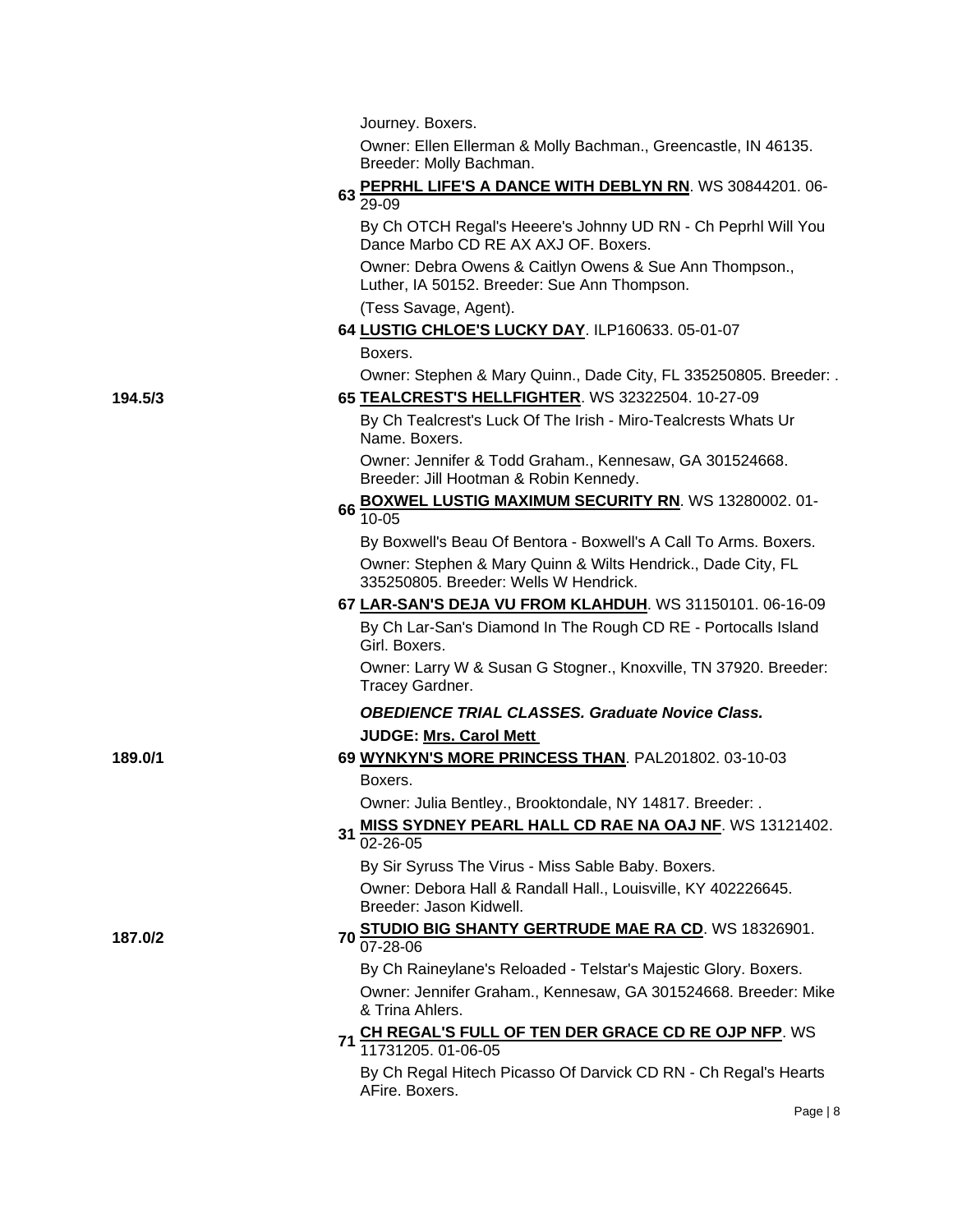|         | Owner: Rebecca Gilchrist & Korinne Vanderpool., North Liberty, IA<br>523179730. Breeder: Korinne & Evan Vanderpool.                          |
|---------|----------------------------------------------------------------------------------------------------------------------------------------------|
|         | <b>OBEDIENCE TRIAL CLASSES. Graduate Open Class.</b>                                                                                         |
|         | <b>JUDGE: Mrs. Carol Mett</b>                                                                                                                |
|         | CH TEALCREST'S PENNYS FROM HEAVEN CDX RE MX MXJ.<br>51                                                                                       |
|         | WR 05194901. 10-12-01                                                                                                                        |
|         | By Ch Bee-Vee's What You Say - Teryl's Just Call Me Angel. Boxers.                                                                           |
|         | Owner: Jill Hootman., Clarksville, TN 37040. Breeder: Jill Hootman.                                                                          |
|         | DADDY'S GIRL KILLIAN CDX RE OA OAJ. WS 14408301. 08-06-<br>72<br>0 <sub>5</sub>                                                              |
|         | By Rion's Xanadu - Shadoefaxs Crimson Silhouette. Boxers.                                                                                    |
|         | Owner: Erin & Tom Rezmer., Lombard, IL 601483050. Breeder:<br>Sandee Leschewski.                                                             |
|         | 44 BACH'S FIRE DANCE CDX RE OA OAJ. WS 08097503. 03-18-04                                                                                    |
|         | By Ch Jacquet's Black Centuron - Bach's Waltzing Maltilda. Boxers.                                                                           |
|         | Owner: Joan Kenney & Christine Bachmann., Wallingford, CT 06492.<br>Breeder: Christine Bachmann.                                             |
|         | <b>OBEDIENCE TRIAL CLASSES. Brace Competition (Obedience).</b>                                                                               |
|         | <b>JUDGE: Mrs. Carol Mett</b>                                                                                                                |
| 308.0/3 | SUNCHASE'S SIMPLY SPECIAL NEVA RN. WS 28777103. 12-03-<br>20<br>08                                                                           |
|         | By Ch KG Halcyon Fire King - Sunchase Simply Eclipsed. Boxers.                                                                               |
|         | Owner: Brenda Staley., Monrovia, IN 46157. Breeder: Rhoda<br>Goselin.                                                                        |
|         | 24 BENCHMARK'S BLACK MAGIC RA NAJ. WS 13163302. 05-09-05                                                                                     |
|         | By Ch Kami-Ko N' Kini Woodview Lariat - Benchmarks Aurora Star.<br>Boxers.                                                                   |
|         | Owner: Brenda Staley., Monrovia, IN 46157. Breeder: Ellen Ellerman<br>& Brenda Staley.                                                       |
| 385.0/1 | SHIRA'S KAHLUA SHE'S SO FREAKIN CUTE CD GN RE NA NAJ.<br>WS 23774602. 11-03-07<br>34                                                         |
|         |                                                                                                                                              |
|         | By Can-Cia's Hard Day's Night - Remy Leadoo RN. Boxers.<br>Owner: Erin & Tom Rezmer., Lombard, IL 601483050. Breeder: Kim                    |
|         | Northcutt & Rose Northcutt.                                                                                                                  |
| 349.0/2 | 35 CH BREHO NO HOLDING BACK CD RA. WS 20651501. 02-03-07                                                                                     |
|         | By Ch Encore's Crimson Tide - Ch Breho I Bee Jam'n At Keepsake.<br>Boxers.                                                                   |
|         | Owner: Robin Vaughn & Brenda Stuckey & Theresa Galle., West<br>Fork, AR 72774. Breeder: Brenda Stuckey & CJ Middlebrooks &<br>Theresa Galle. |
| 284.0/4 | <b>WOODVIEW'S ROPIN AT BENCHMARK RE. WS 11324603. 11-21-</b><br>62<br>04                                                                     |
|         | By Ch Kami-Ko N' Kini Woodview Lariat - Semper Fi Unexpected<br>Journey. Boxers.                                                             |
|         | Owner: Ellen Ellerman & Molly Bachman., Greencastle, IN 46135.<br>Breeder: Molly Bachman.                                                    |
|         | 72 DADDY'S GIRL KILLIAN CDX RE OA OAJ. WS 14408301. 08-06-                                                                                   |
|         | Page $ 9$                                                                                                                                    |